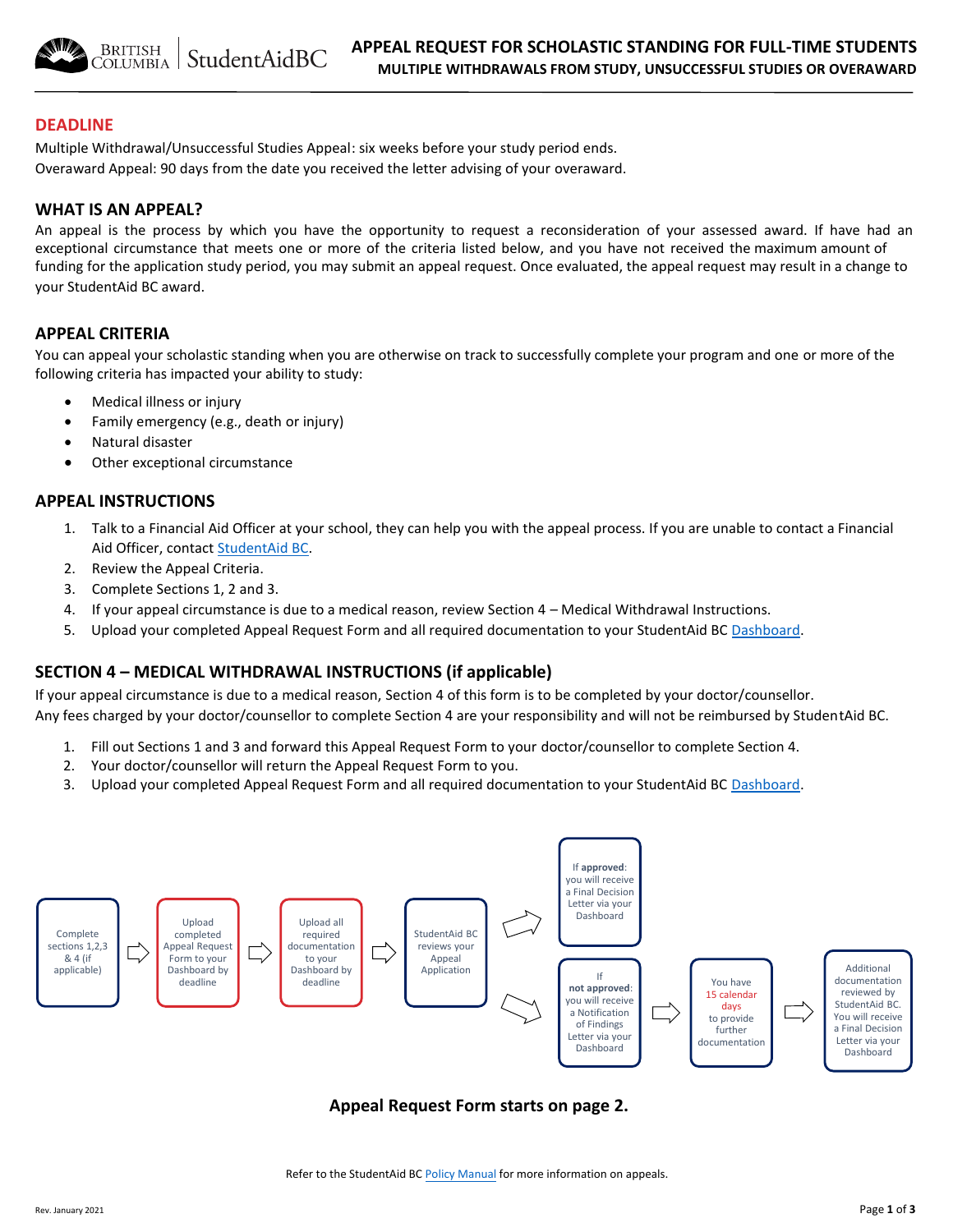

#### **APPEAL REQUEST FOR SCHOLASTIC STANDING FOR FULL-TIME STUDENTS MULTIPLE WITHDRAWALS FROM STUDY, UNSUCCESSFUL STUDIES OR OVERAWARD**

# **SECTION 1 – STUDENT INFORMATION**

| STUDENT'S SOCIAL INSURANCE NUMBER | STUDENT'S APPLICATION NUMBER |  |  |  |  |  |  |  |  |  |  |  |
|-----------------------------------|------------------------------|--|--|--|--|--|--|--|--|--|--|--|
|                                   |                              |  |  |  |  |  |  |  |  |  |  |  |
| STUDENT'S LAST NAME               |                              |  |  |  |  |  |  |  |  |  |  |  |
|                                   |                              |  |  |  |  |  |  |  |  |  |  |  |
| STUDENT'S FIRST NAME              | MIDDLE INITIAL               |  |  |  |  |  |  |  |  |  |  |  |
|                                   |                              |  |  |  |  |  |  |  |  |  |  |  |

# **SECTION 2 – REQUIRED DOCUMENTATION**

You must upload all of the following documentation to your StudentAid BC [Dashboard](https://studentaidbc.ca/dashboard) to support your appeal request:

#### **A letter** explaining:

- Why you withdrew on each of the two separate occasions and/or were unable to successfully complete 68 weeks of postsecondary study,
- Which Appeal Criteria (see page 1) should be considered to set aside the standard requirement that you must complete two semesters or one academic year without funding, and/or
- Which Appeal Criteria (see page 1) should be considered to set aside your overaward (only applicable to loans).

Unofficial copy of all post-secondary transcripts.

**A letter from your institution** indicating the program that you are enrolled in, how many credits you have left to complete, how many credits you have already completed and your estimated date of graduation.

**A completed Section 4** with your doctor/counsellor's signature and stamp (if your appeal circumstance is due to a medical reason).

## **YOUR ASSESSMENT WILL BE DELAYED OR DENIED IF YOU DO NOT SUBMIT ALL REQUIRED DOCUMENTATION.**

## **SECTION 3 – DECLARATION**

By submitting this request for an appeal, I understand that:

- All terms agreed to on my application will remain in force.
- StudentAid BC may consider information from prior applications in my appeal request.

If Section 4 (Medical Withdrawal) is completed by doctor/counsellor:

- I consent to the release of information from my doctor or counsellor to the Ministry of Advanced Education and Skills Training, StudentAid BC.
- I understand that this information will be used to determine whether StudentAid BC approves my appeal due to my medical condition.

| CHECK | <b>PRINT STUDENT'S FIRST AND LAST NAME</b> | MM/DD/YYYY |
|-------|--------------------------------------------|------------|
| MARK  |                                            |            |
|       |                                            |            |

**Collection and use of information:** The information included in this form and authorized above is collected under Sections 26(c) and 26(e) of the *Freedom of Information and Protection of Privacy Act*, and under the authority of the *Canada Student Financial Assistance Act*, R.S.C. 1994, Chapter C-28 and StudentAid BC. The information provided will be used to determine eligibility for a benefit through StudentAid BC and for statistical and evaluation purposes. If you have any questions about the collection and use of this information, contact the Director, StudentAid BC, Ministry of Advanced Education and Skills Training, PO Box 9173, Stn Prov Govt, Victoria B.C., V8W 9H7, telephone 1-800-561-1818 (toll-free in Canada/U.S.) or +1-778-309-4621 from outside North America.

# **Upload completed Appeal Request Form and all required documentation to your StudentAid BC Dashboard at [studentaidbc.ca/dashboar](www.studentaidbc.ca/dashboard)d.**